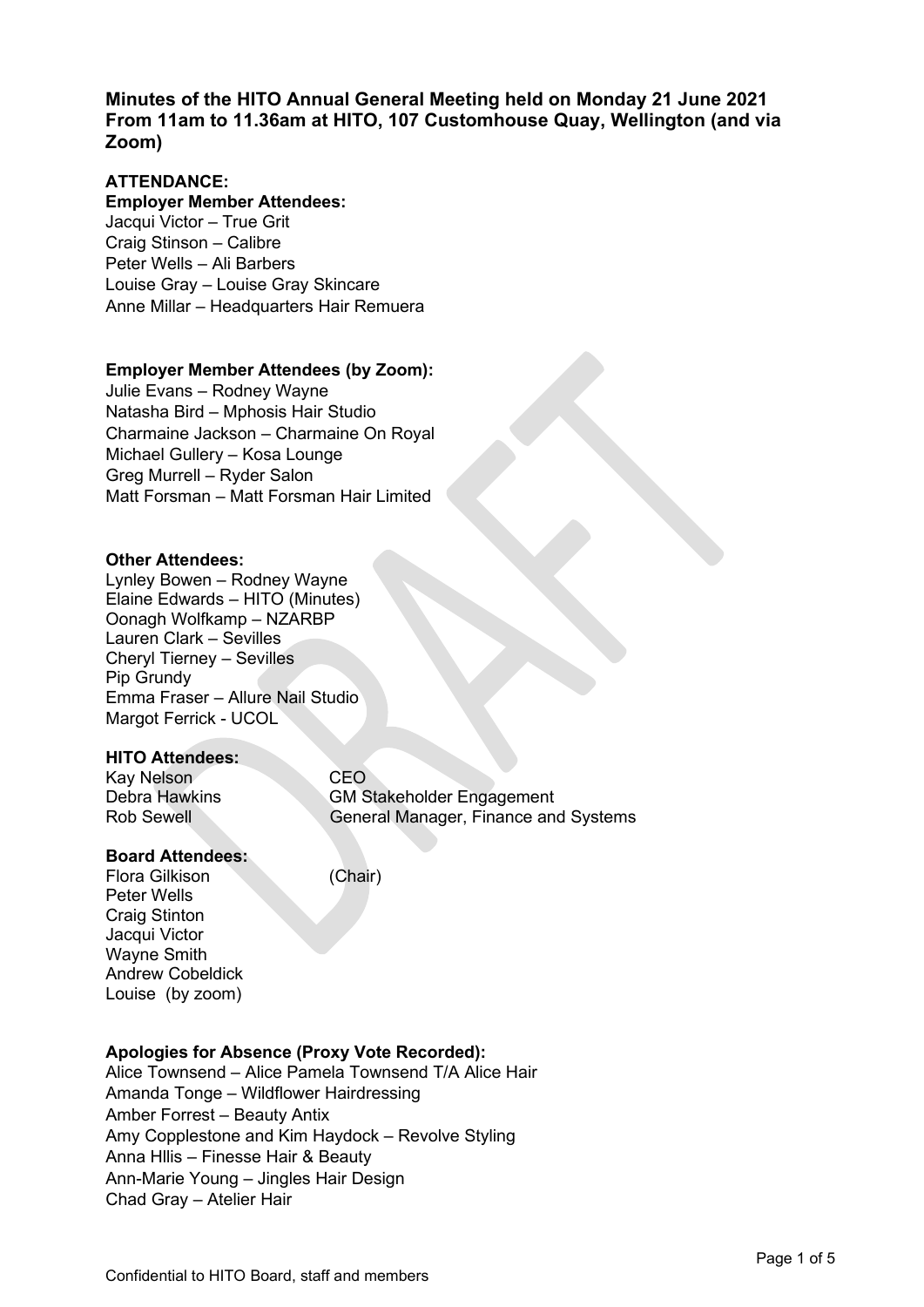Christine Delaney – Belle A Vita Limited Claudette Lewington – Nova Hair Boutique Donna Stanley – Vertigo Urban Image LTD Emily MacPhail – Salon Savoy LTD Gowri Periasamy – Hair Ministry James Jackson – James Hugh Jackson Jennifer Morgan – Morgan and Morgan Hair and Make Up Jessica Brell – Elixir Hair & Beauty Jodine Andrell – Simply Colours and Cuts Jonathan Clarke – Lid Hair Jordyn McLachlan – Hereby Hairdressing Kara Shanks – Ebony 'n' Ivory Karen Maddems – Miss Fox Kerry Brentnall – Kess Hair and Beauty – Glenfield Mall Kristina Muollo – Kristina Raffaele Hairdressing Kyle Williamson – Crave – The Hair Studio Leanne Elliot – House of Elliot Leslie Treadaway – Abstraxt Hair Design Loren Westhead – Clip Joint Dunedin Maureen Bowring – Haircraft Centre Melanie Hofstede – House of Hair and Beauty Melanie Watt – The Hair Work Studio Merilyn Kane – Scissortrix Michael Petrie – Cuba Barbers Michelle Budge – Hair Dressing Ltd Mujtaba Al Mansori – One Eighty Barbershop Nadia Vroombout – NV Hair Design Patreece Corban – Cremebrulee Hair and Beauty Pepito Silverio – La Silverio LTD Rebecca Morehu – Flame Hair Design and Beauty Ria Reihana – Aurum Hairstylists Richelle Holland – Les Sheikh Limited Sarah Marsh – Soho Hair Limited Sarah Martin – RA Hair & Beauty (2020) Limited Sharon Stove – Phoenix Hair Studio Sherie Hughes – Sherie's Hair Studio Shoreh Barkhordari – Rodney Wayne Hairdressing – Glenfield Mall Sonya Clark – Verge Hairdressing Stewart Corkin – Corkin and Friends Tammy McEvoy – Head Rush Hair and Beauty Tania Greenland – Trademarx Hair Design Tanya Nochevan – Tanya Nochevan T/A Toogees Tracey Barnao – Evolve Hair and Beauty Wayne Richardson – Ktizo Company Limited

## **Apologies for Absence:**

Penny Burns

## 1.0 **WELCOME, HOUSEKEEPING CONFIRMATION OF ATTENDEES AND APOLOGIES**

The Chair formally opened the meeting and gave a warm welcome to guests, delegates and HITO staff. The CEO outlined housekeeping and health and safety arrangements for the building.

*It was resolved that the apologies for absence as noted above, be received.*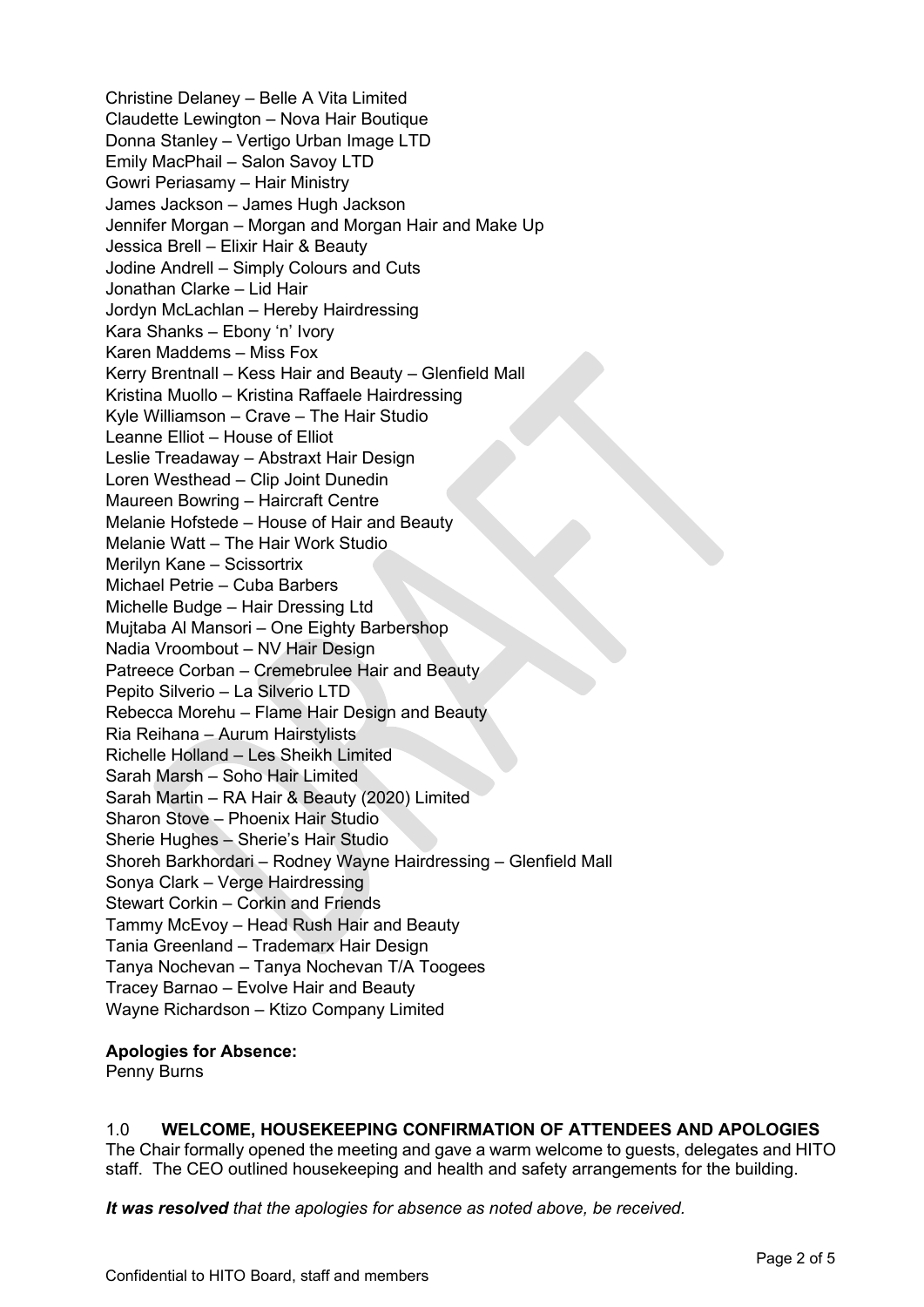Action: CEO to confirm if this is the 26<sup>th</sup> Annual General Meeting.

### 2.0 **CALL FOR GENERAL ITEMS OF GENERAL BUSINESS**

- **IPSN Update**
- Greg Murrell Sustainability of Training

# 3.0 **MINUTES OF PREVIOUS AGM HELD ON 22 JUNE 2020**

*It was resolved that the minutes of the 22 June 2020 AGM be confirmed as a true and accurate record of the meeting subject to correction to NZARPB. Moved: Anne Millar Seconded: Louise Gray Carried Unanimously*

# 4.0 **MINUTES OF PREVIOUS SGM HELD ON 22 FEBRUARY 2021**

*It was resolved that the minutes of the 22 February 2021 SGM be confirmed as a true and accurate record of the meeting. Moved: Peter Wells Seconded: Craig Stinson Carried Unanimously*

5.0 **MATTERS ARISING FROM MINUTES OF PREVIOUS AGM and SGM**

None

## 6.0 **HITO ANNUAL REPORT/BOARD CHAIR'S REPORT**

The Chair read her 2020 Report (which was included in the 2020 Annual Report as circulated with the AGM agenda/papers and also available on the HITO website).

*It was resolved that the Annual Report/Chair's Report be received and noted. Moved: Flora Gilkison Seconded: Anne Millar Carried Unanimously*

## 7.0 **CEO'S REPORT**

The CEO's Report was received and noted (as also included in the 2020 Annual Report).

*It was resolved that CEO's Report be received and noted.*

*Moved: Anne Millar Seconded: Peter Wells Carried Unanimously*

## 8.0 **FINANCIAL STATEMENT AND AUDITED ACCOUNTS**

The Chair was pleased to note that Rob Sewell, the former Chief Financial Officer had returned to HITO's employment recently. The Financial Statements and audited accounts for the year ending 31 December 2020 were received and noted. The Chair noted it was encouraging to see that the asset base had increased and noted the fees free training was only in place until August 2022, however hopefully the Minister would extend this. .

#### *It was resolved that financial accounts and audited statements for the year ending 31 December 2020 be received and accepted.*

*Moved: Craig Stinson Seconded: Andrew Cobeldick Carried Unanimously*

## 9.0 **CONFIRMATION AND APPOINTMENT OF THE NEXT AUDITOR**

The Board recommended that BDO be reappointed as auditors on the basis of the good existing working relationship with the auditors and the need for consistency before transition.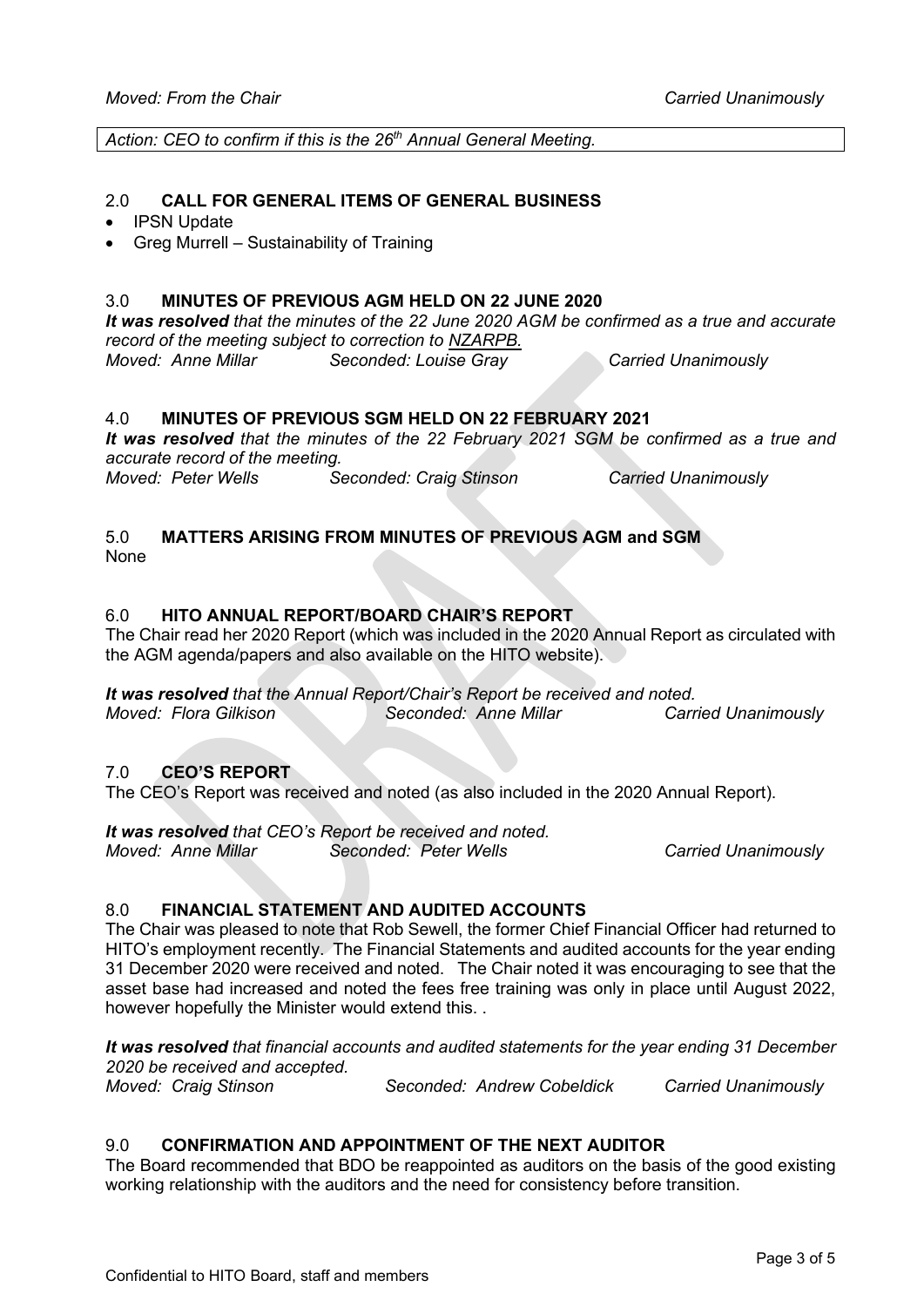### 10.0 **GENERAL BUSINESS**

IPSN Update: The Chair introduced Anne Millar, the IPSN representative. It was noted that unfortunately due to the changes in NZ and Australia the IPSN would close (as the ISPN objects state that IPSN would need a New Zealand which could grant qualifications). As such this would be the last year of IPSN and the Board's focus was to ensure that everyone who was eligible to receive a certificate would be put forward at graduation. .

### Sustainability of Training:

*Greg Murrell put a motion that the HITO Board consider/investigate setting up a charitable trust that would future proof sustainability of education and training for the beauty, hairdressing and barbering businesses.* 

Discussion from the floor:

- The Chair noted it is difficult to achieve charitable status, W. Smith suggested there was no need for a separate legal entity, that an existing legal entity could be transitioned..
- Suggested this was potential home for any remaining assets, finances and IP of HITO.
- The Chair noted at present there was a lack of clarity with regard to the function/position of HITO, and agreed that the motion was worth investigating.
- W. Smith noted there was no requirement to dissolve HITO the legal entity could continue with the potential change to a charitable status and changes to the constitution.
- The Chair thought it was unlikely the existing entity could stay but there were several other options with a trust being one of these
- The Chair outlined that the Board would explore the options and provide a paper to the industry which explored the future options. The Chair thanked Greg for raising the motion.
- HITO Cash Assets: It was suggested that it was important for HITO to provide clarity with regard to the intentions for the cash assets.

*It was resolved that HITO Board consider/investigate setting up a charitable trust that could future proof sustainability of education and training for the beauty, hairdressing and barbering businesses.* 

*Moved: Greg Murrell Seconded: Matt Forsman Carried unanimously*

## 11.0 **UPDATE ON THE REFORM OF VOCATIONAL EDUCATION (RoVE)**

The CEO gave an update and noted a report had been shared with the meeting participants. Key points were:

- HITO was required to hand over the arranging of training by the end of 2022. There were three options on the table – to hand over to either Te Pukenga, Te Wananga O Aotearoa or a Private Training Establishment – all the options were being considered.
- Industry feedback would be sought on the options to gather the members preference and feedback. Analysis of the benefits and risks of each of the three options would be shared with the members to aid the decision making.

There were no questions or comments from the participants.

### 12.0 **CLOSE**

The Chair thanked the participants for taking the time to attend the AGM and closed the meeting at 11.36am.

These minutes are accepted as a true and accurate record of the AGM held on Monday 21 June 2021.